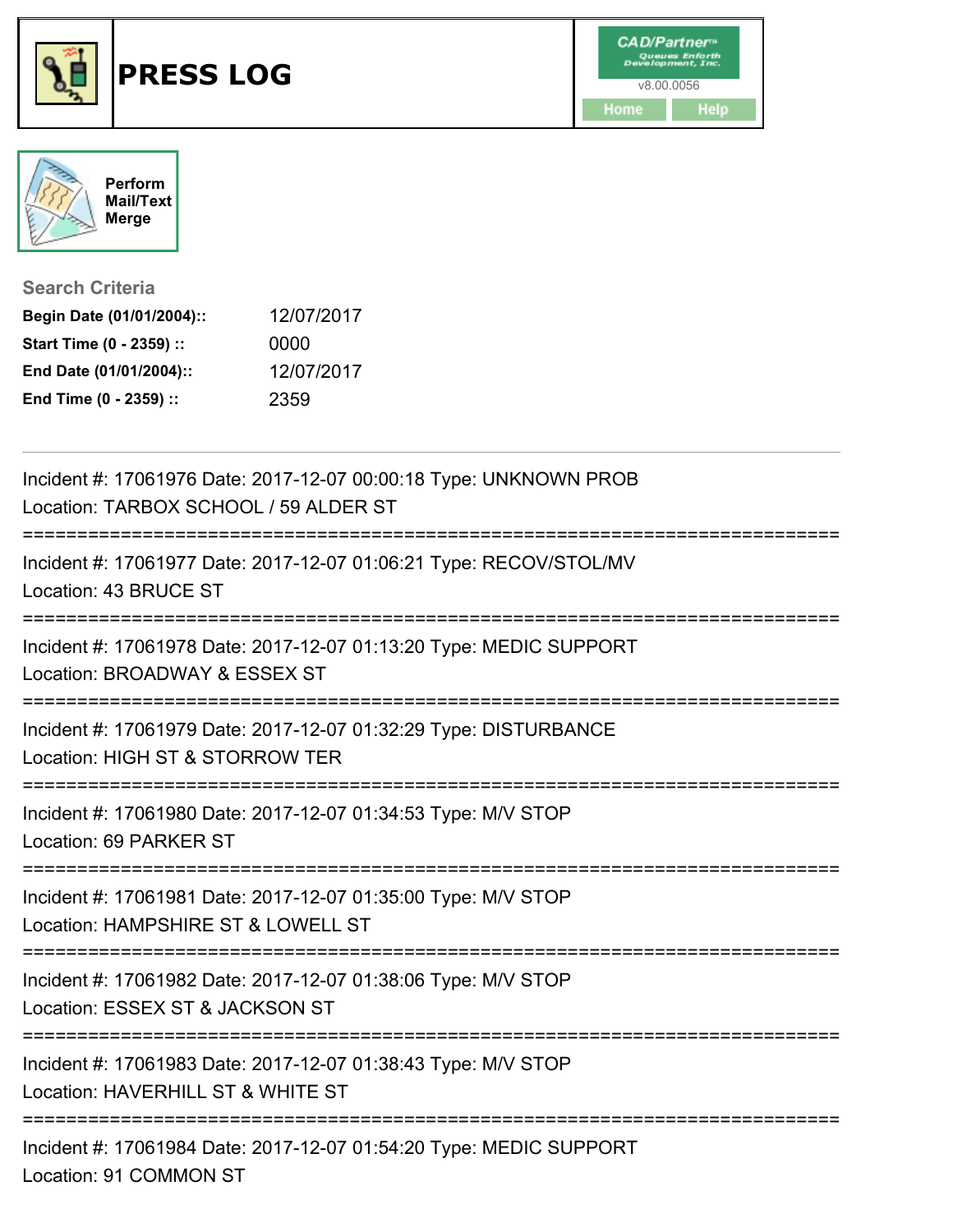| Incident #: 17061985 Date: 2017-12-07 01:58:01 Type: DOMESTIC/PROG<br>Location: 4 UNION ST #511                     |
|---------------------------------------------------------------------------------------------------------------------|
| Incident #: 17061986 Date: 2017-12-07 02:02:20 Type: RECOV/STOL/MV<br>Location: BENNETT ST & WATER ST               |
| Incident #: 17061987 Date: 2017-12-07 02:20:04 Type: M/V STOP<br>Location: AMESBURY ST & CANAL ST                   |
| Incident #: 17061988 Date: 2017-12-07 02:21:52 Type: FIGHT<br>Location: 66 BOWDOIN ST                               |
| Incident #: 17061989 Date: 2017-12-07 02:26:03 Type: M/V STOP<br>Location: 73 WINTHROP AV                           |
| Incident #: 17061990 Date: 2017-12-07 02:31:05 Type: UNWANTEDGUEST<br>Location: 121 PROSPECT ST                     |
| Incident #: 17061991 Date: 2017-12-07 02:43:16 Type: DOMESTIC/PROG<br>Location: 134 BEACON AV                       |
| Incident #: 17061992 Date: 2017-12-07 03:02:15 Type: M/V STOP<br>Location: ORCHARD ST & UNION ST                    |
| Incident #: 17061993 Date: 2017-12-07 03:15:57 Type: M/V STOP<br>Location: COMMON ST & FRANKLIN ST                  |
| Incident #: 17061994 Date: 2017-12-07 03:16:17 Type: BUILDING CHK<br>Location: LUZ COMUNICATION / 69 E HAVERHILL ST |
| Incident #: 17061995 Date: 2017-12-07 03:22:27 Type: M/V STOP<br>Location: CROSS ST & FRANKLIN ST                   |
| Incident #: 17061996 Date: 2017-12-07 03:30:32 Type: M/V STOP<br>Location: BROADWAY & GREEN ST                      |
| Incident #: 17061997 Date: 2017-12-07 03:38:01 Type: M/V STOP<br>Location: CANAL ST & MARSTON ST                    |
| Incident #: 17061998 Date: 2017-12-07 03:38:35 Type: M/V STOP<br><b>Location: CENTRE ST</b>                         |

===========================================================================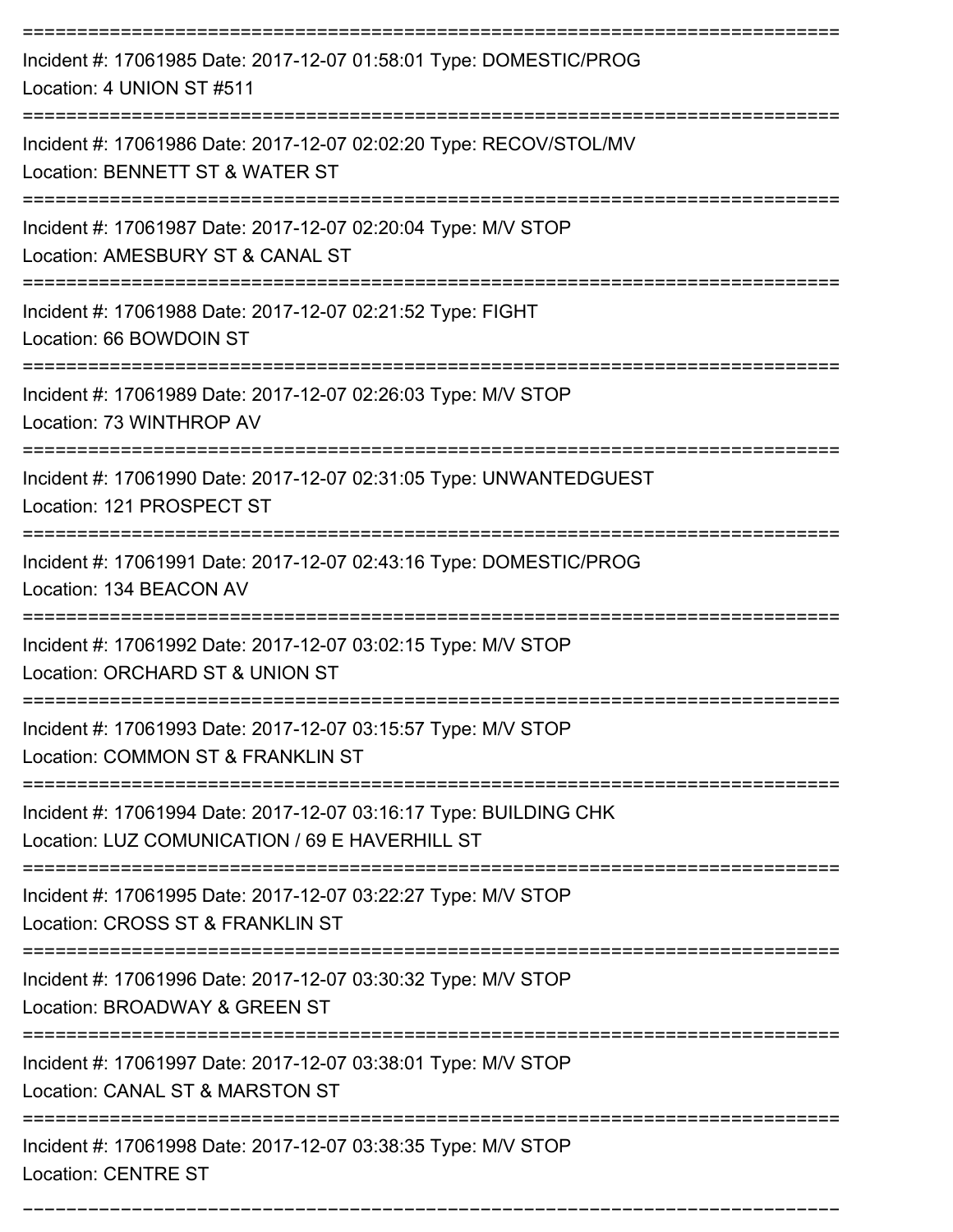| Incident #: 17061999 Date: 2017-12-07 03:56:54 Type: TOW/REPOSSED<br>Location: 69 WESLEY ST            |
|--------------------------------------------------------------------------------------------------------|
| Incident #: 17062001 Date: 2017-12-07 04:59:58 Type: M/V STOP<br>Location: LAWRENCE ST & MYRTLE ST     |
| Incident #: 17062000 Date: 2017-12-07 05:00:26 Type: ALARMS<br>Location: 103 BROADWAY                  |
| Incident #: 17062002 Date: 2017-12-07 05:15:52 Type: DOMESTIC/PROG<br>Location: 340 HAVERHILL ST #10   |
| Incident #: 17062003 Date: 2017-12-07 06:23:59 Type: ALARMS<br>Location: 1 RIVER POINTE WY             |
| Incident #: 17062004 Date: 2017-12-07 06:52:05 Type: M/V STOP<br>Location: CROSBY ST & S BROADWAY      |
| Incident #: 17062005 Date: 2017-12-07 06:59:47 Type: TOW/REPOSSED<br>Location: 279 PROSPECT ST         |
| Incident #: 17062006 Date: 2017-12-07 07:07:42 Type: M/V STOP<br>Location: ANDOVER ST & S BROADWAY     |
| Incident #: 17062007 Date: 2017-12-07 07:26:17 Type: ALARMS<br>Location: 133 SOUTH UNION ST            |
| Incident #: 17062008 Date: 2017-12-07 07:32:08 Type: WIRE DOWN<br><b>Location: FAIRMONT ST</b>         |
| Incident #: 17062009 Date: 2017-12-07 08:08:11 Type: AUTO ACC/NO PI<br>Location: LORING ST & MARKET ST |
| Incident #: 17062010 Date: 2017-12-07 08:14:12 Type: M/V STOP<br>Location: 205 BROADWAY                |
| Incident #: 17062011 Date: 2017-12-07 08:26:12 Type: SUS PERS/MV<br>Location: 64 PLEASANT ST           |
| Incident #: 17062012 Date: 2017-12-07 08:27:12 Type: M/V STOP<br>Location: HAMPSHIRE ST & LOWELL ST    |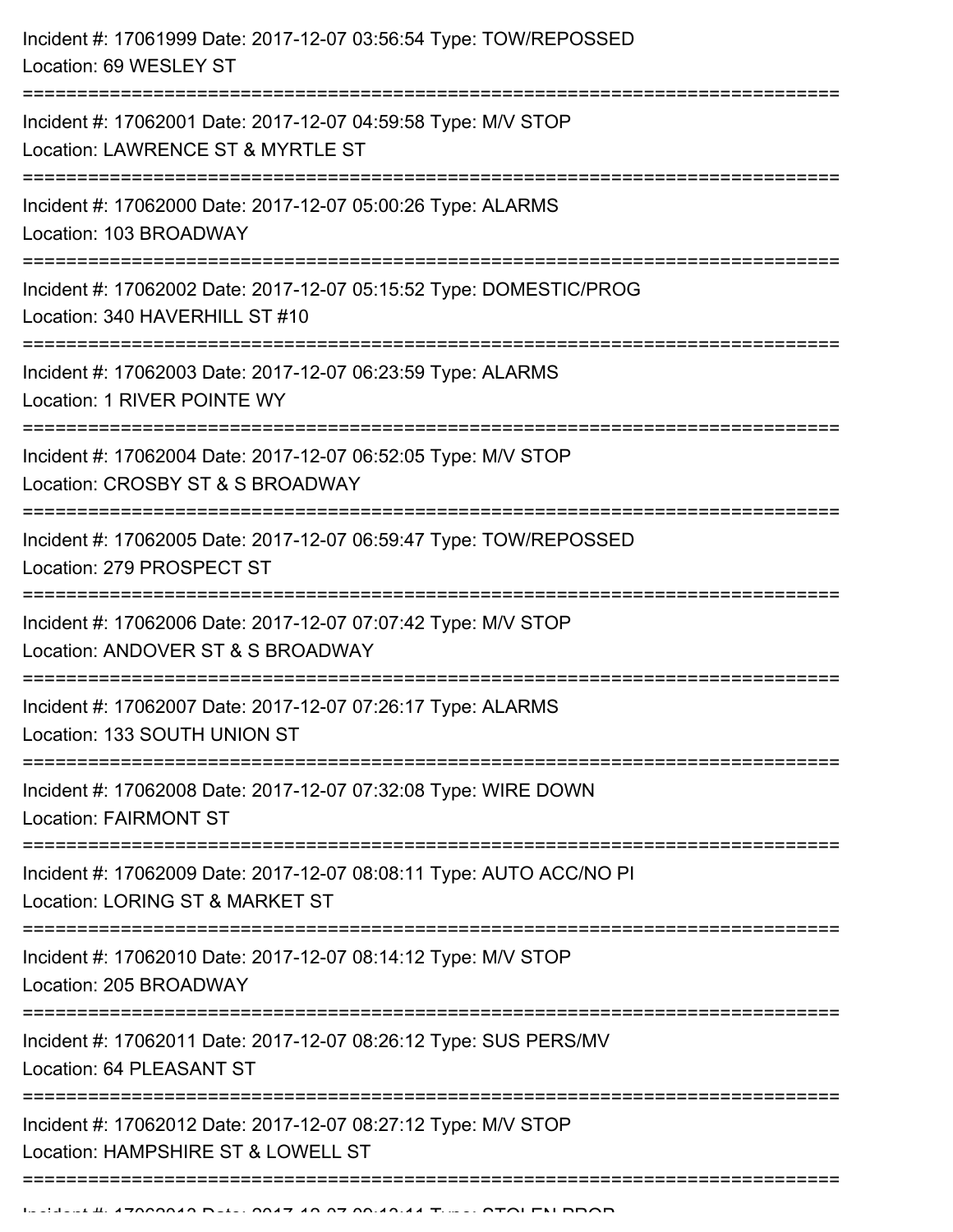| Location: 53-55 MANN ST                                                                                                                                 |
|---------------------------------------------------------------------------------------------------------------------------------------------------------|
| Incident #: 17062014 Date: 2017-12-07 09:16:22 Type: DEATH SUDDEN<br>Location: 166 WEST ST #1 FL 1                                                      |
| Incident #: 17062015 Date: 2017-12-07 09:17:16 Type: ALARMS<br>Location: 80 SUNRAY ST<br>.----------------------------------                            |
| Incident #: 17062016 Date: 2017-12-07 09:38:06 Type: STOL/MV/PAS<br>Location: ELM ST & HAMPSHIRE ST                                                     |
| Incident #: 17062017 Date: 2017-12-07 09:40:33 Type: DISTURBANCE<br>Location: LAWRENCE SCHOOL DEPT / 255 ESSEX ST                                       |
| Incident #: 17062018 Date: 2017-12-07 09:42:01 Type: 911 HANG UP<br>Location: 525 ESSEX ST                                                              |
| Incident #: 17062019 Date: 2017-12-07 09:49:23 Type: M/V STOP<br>Location: 262 ESSEX ST                                                                 |
| Incident #: 17062020 Date: 2017-12-07 09:50:20 Type: KEEP PEACE<br>Location: 121 WEST ST                                                                |
| ---------------------<br>Incident #: 17062023 Date: 2017-12-07 09:56:32 Type: STOLEN PROP<br>Location: 193 HOWARD ST                                    |
| :===========================<br>==============<br>Incident #: 17062022 Date: 2017-12-07 10:06:38 Type: MEDIC SUPPORT<br>Location: EVERETT ST & SALEM ST |
| Incident #: 17062021 Date: 2017-12-07 10:08:13 Type: SUS PERS/MV<br>Location: ABBOTT ST & SHAWSHEEN RD                                                  |
| Incident #: 17062024 Date: 2017-12-07 10:17:21 Type: ALARM/BURG<br>Location: 67 WINTHROP AV                                                             |
| Incident #: 17062025 Date: 2017-12-07 10:19:05 Type: WARRANT SERVE<br>Location: OSGOOD ST & PHILLIPS                                                    |
| Incident #: 17062026 Date: 2017-12-07 10:21:20 Type: HIT & RUN M/V<br>Location: BUNKERHILL ST & PARK ST                                                 |
| Incident #: 17062027 Date: 2017-12-07 10:26:04 Type: M/V STOP                                                                                           |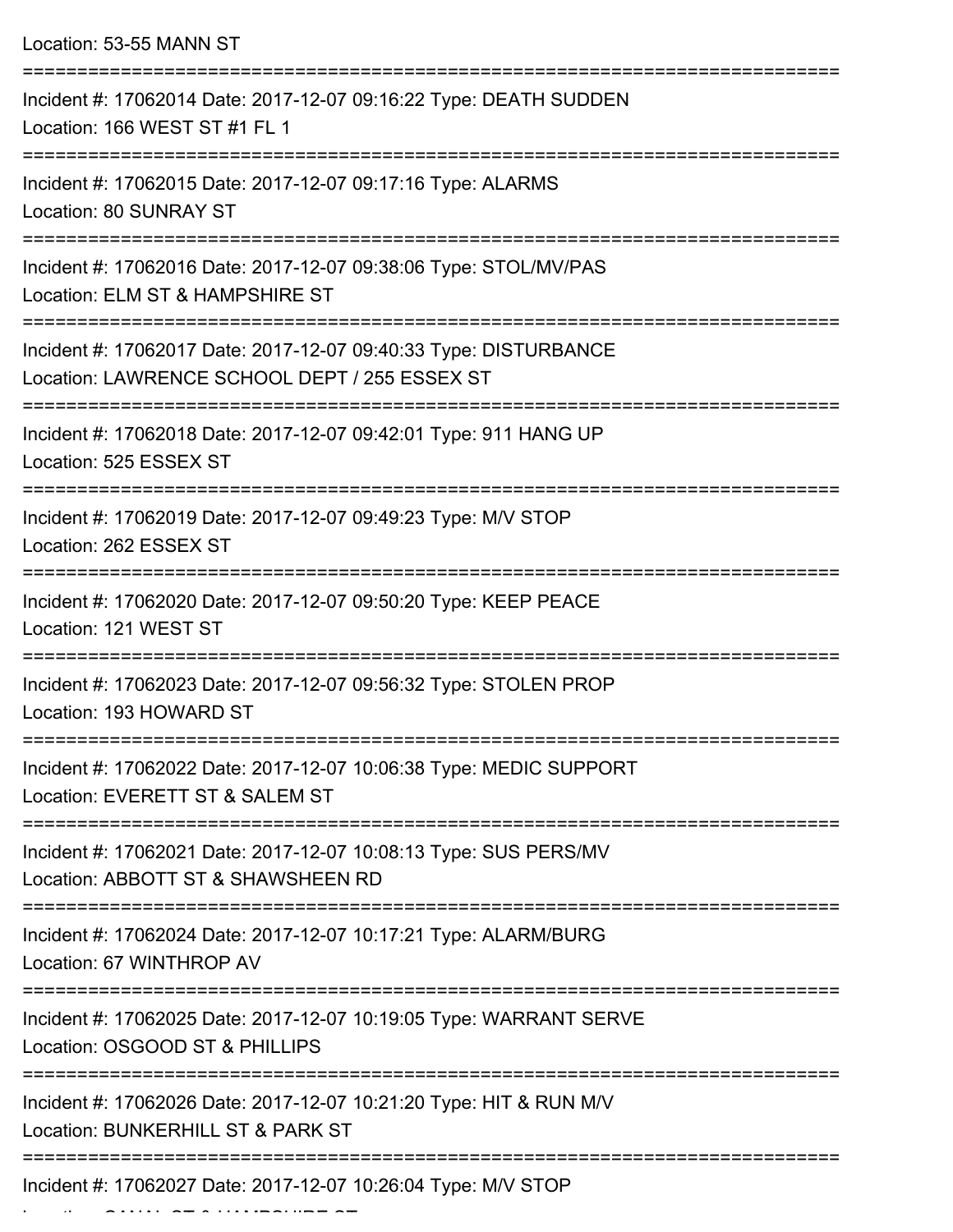| Incident #: 17062028 Date: 2017-12-07 10:37:11 Type: HIT & RUN M/V<br>Location: 4 UNION ST                           |
|----------------------------------------------------------------------------------------------------------------------|
| Incident #: 17062029 Date: 2017-12-07 10:40:00 Type: M/V STOP<br>Location: 700 ESSEX ST                              |
| Incident #: 17062030 Date: 2017-12-07 10:50:54 Type: M/V STOP<br><b>Location: S UNION ST</b>                         |
| Incident #: 17062031 Date: 2017-12-07 10:51:27 Type: M/V STOP<br>Location: ESSEX ST & MARGIN ST                      |
| Incident #: 17062032 Date: 2017-12-07 11:07:04 Type: M/V STOP<br>Location: 700 ESSEX ST                              |
| Incident #: 17062033 Date: 2017-12-07 11:09:57 Type: M/V STOP<br>Location: CAMBRIDGE ST & WINTHROP AV                |
| Incident #: 17062034 Date: 2017-12-07 11:12:11 Type: M/V STOP<br>Location: FERGUSON ST & S BROADWAY                  |
| Incident #: 17062035 Date: 2017-12-07 11:24:39 Type: M/V STOP<br>Location: BAILEY ST & BLANCHARD ST                  |
| Incident #: 17062036 Date: 2017-12-07 11:31:10 Type: M/V STOP<br>Location: 193 ESSEX ST                              |
| Incident #: 17062037 Date: 2017-12-07 11:41:37 Type: HIT & RUN M/V<br>Location: 372 LOWELL ST                        |
| Incident #: 17062038 Date: 2017-12-07 11:57:25 Type: GENERAL SERV<br>Location: 210 MERRIMACK ST FL 2                 |
| Incident #: 17062039 Date: 2017-12-07 12:06:53 Type: MAL DAMAGE<br>Location: SANTO DOMINGO MOTORS / 415 HAVERHILL ST |
| Incident #: 17062040 Date: 2017-12-07 12:17:35 Type: COURT DOC SERVE<br>Location: 805 ESSEX ST #3                    |
| Incident #: 17062041 Date: 2017-12-07 12:18:54 Type: COURT DOC SERVE                                                 |

Location: 1 THORNTON AV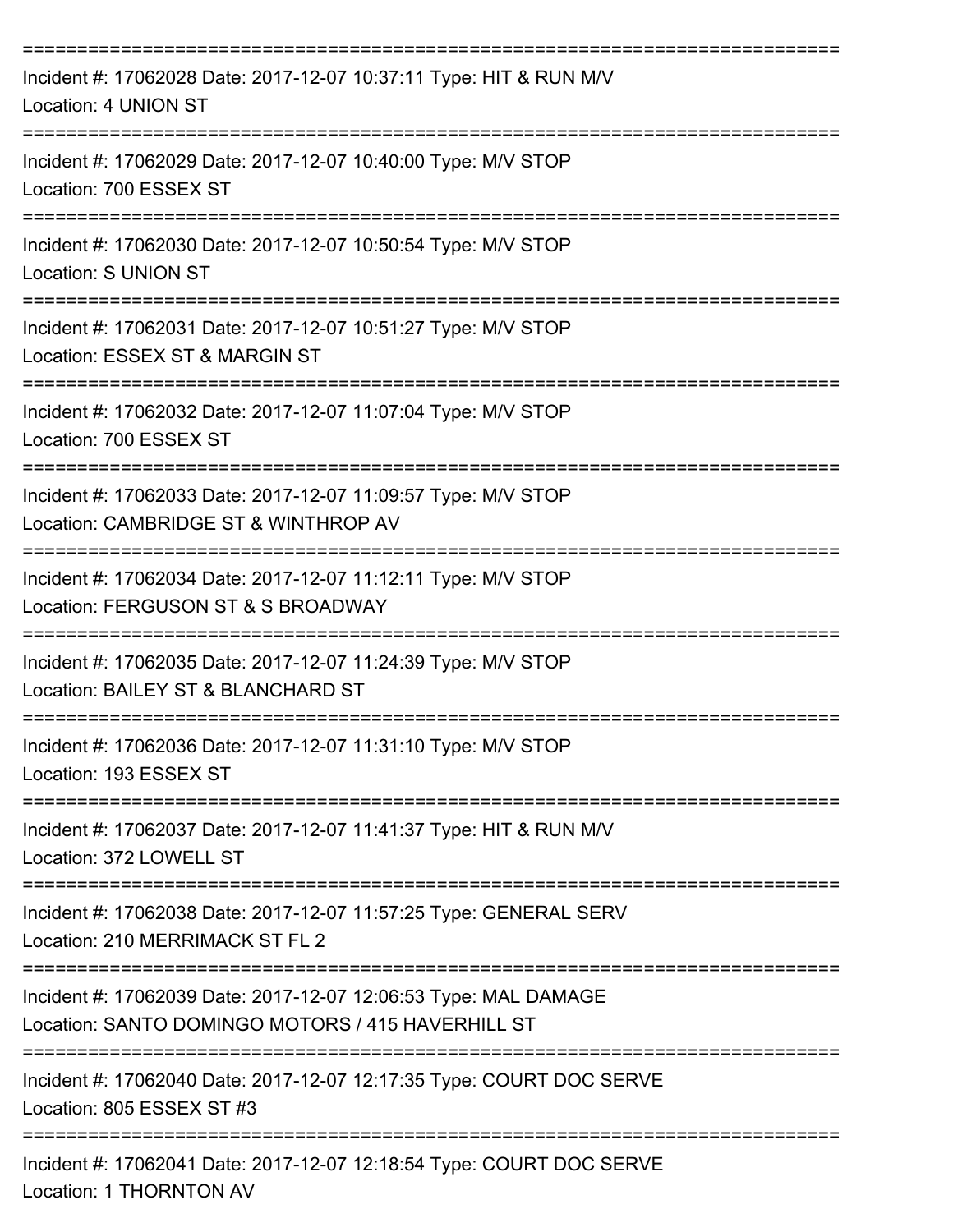| Incident #: 17062042 Date: 2017-12-07 12:23:36 Type: VIO CITY ORD<br>Location: 36 STEARNS AV           |
|--------------------------------------------------------------------------------------------------------|
| Incident #: 17062043 Date: 2017-12-07 12:37:21 Type: HARASSMENT<br>Location: 19 SHORT ST               |
| Incident #: 17062044 Date: 2017-12-07 12:54:32 Type: KEEP PEACE<br>Location: 281 LAWRENCE ST FL 2ND    |
| Incident #: 17062045 Date: 2017-12-07 13:06:12 Type: MEDIC SUPPORT<br>Location: LAWRENCE ST & MAPLE ST |
| Incident #: 17062046 Date: 2017-12-07 13:28:21 Type: HARASSMENT<br>Location: 90 LOWELL ST              |
| Incident #: 17062047 Date: 2017-12-07 13:31:21 Type: 209A/SERVE<br>Location: 119 THOREAU WAY           |
| Incident #: 17062048 Date: 2017-12-07 13:58:17 Type: LOST PROPERTY<br>Location: 35 CROSS ST            |
| Incident #: 17062049 Date: 2017-12-07 14:03:43 Type: ANIMAL COMPL<br>Location: 329 BROADWAY            |
| Incident #: 17062050 Date: 2017-12-07 14:05:04 Type: INVESTIGATION<br>Location: 20 KNOX ST             |
| Incident #: 17062052 Date: 2017-12-07 14:18:37 Type: CK WELL BEING<br>Location: 66 DARTMOUTH ST        |
| Incident #: 17062051 Date: 2017-12-07 14:18:58 Type: FIGHT<br>Location: BAILEY ST & S UNION ST         |
| Incident #: 17062054 Date: 2017-12-07 14:30:48 Type: SUS PERS/MV<br>Location: 11 DUNSTABLE ST          |
| Incident #: 17062053 Date: 2017-12-07 14:31:46 Type: DOMESTIC/PROG<br>Location: 242 ELM ST             |
| Incident #: 17062055 Date: 2017-12-07 14:39:01 Type: M/V STOP<br>Location: 77 S UNION ST               |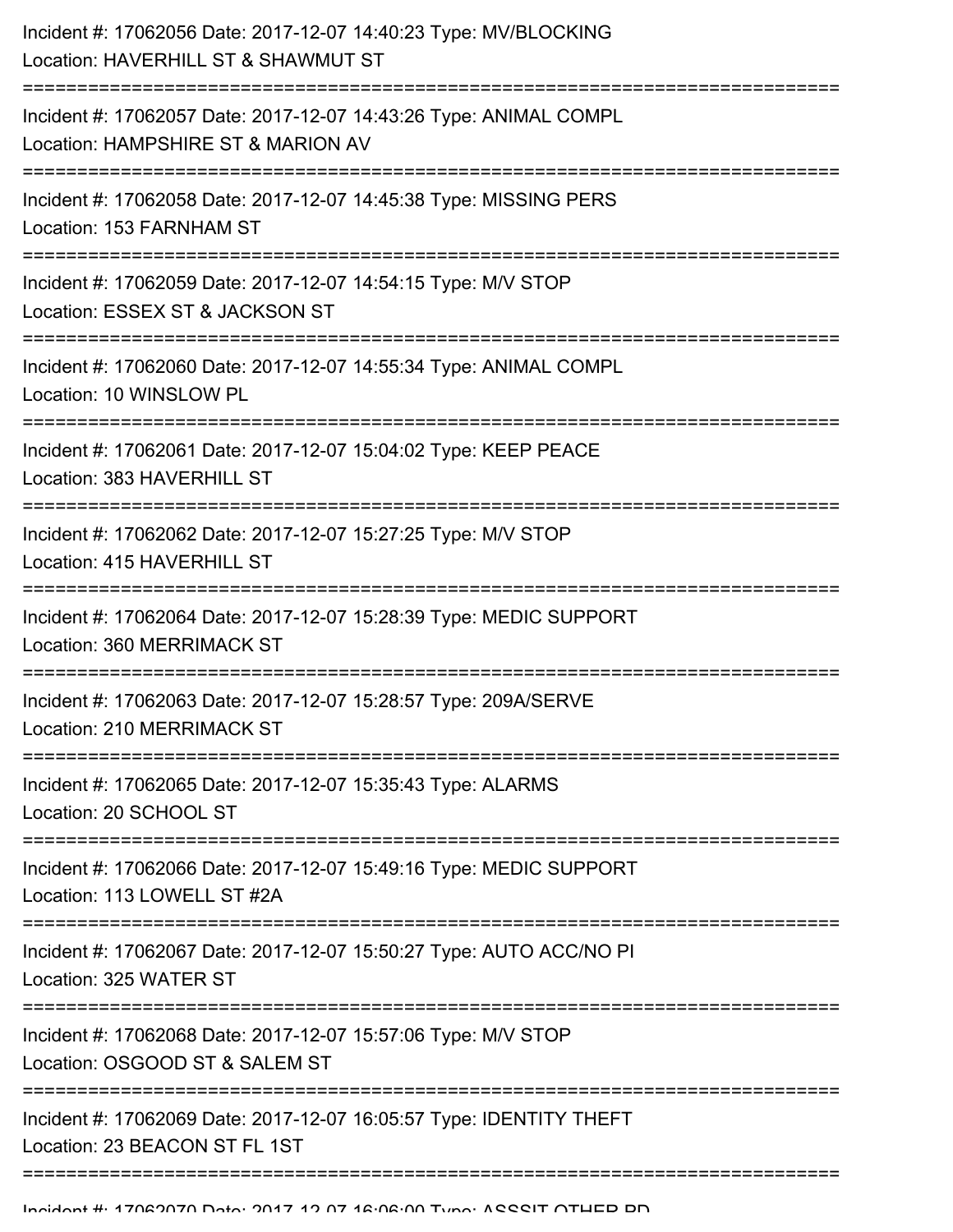Location: 436 S UNION ST

| Incident #: 17062071 Date: 2017-12-07 16:16:24 Type: MISSING PERS<br>Location: 216 WALNUT ST                       |
|--------------------------------------------------------------------------------------------------------------------|
| Incident #: 17062072 Date: 2017-12-07 16:31:11 Type: KEEP PEACE<br>Location: 157 FERRY ST                          |
| Incident #: 17062073 Date: 2017-12-07 16:48:57 Type: MAN DOWN<br>Location: 88 BOXFORD ST                           |
| Incident #: 17062074 Date: 2017-12-07 17:04:47 Type: DISTURBANCE<br>Location: 184 ARLINGTON ST                     |
| Incident #: 17062075 Date: 2017-12-07 17:05:56 Type: AUTO ACC/NO PI<br>Location: 280 MERRIMACK ST                  |
| Incident #: 17062076 Date: 2017-12-07 17:07:13 Type: A&B PAST<br>Location: FALLS BRIDGE / null                     |
| Incident #: 17062078 Date: 2017-12-07 17:17:00 Type: WARRANT SERVE<br>Location: 184 ARLINGTON ST                   |
| Incident #: 17062077 Date: 2017-12-07 17:17:20 Type: LARCENY/PAST<br>Location: 342 LOWELL ST                       |
| Incident #: 17062079 Date: 2017-12-07 17:28:12 Type: DISTURBANCE<br>Location: BROADWAY & COMMON ST                 |
| Incident #: 17062080 Date: 2017-12-07 17:29:26 Type: TOW OF M/V<br>Location: 116 THOREAU WAY                       |
| Incident #: 17062081 Date: 2017-12-07 17:38:06 Type: AUTO ACC/NO PI<br>Location: DUNKIN DONUTS / 230 WINTHROP AV   |
| Incident #: 17062084 Date: 2017-12-07 17:38:58 Type: 911 HANG UP<br>Location: FIDELITY HOUSE / 439 S UNION ST #401 |
| Incident #: 17062082 Date: 2017-12-07 17:40:15 Type: WARRANT SERVE<br>Location: 184 ARLINGTON ST                   |
| Incident #: 17062083 Date: 2017-12-07 17:41:28 Type: KEEP PEACE                                                    |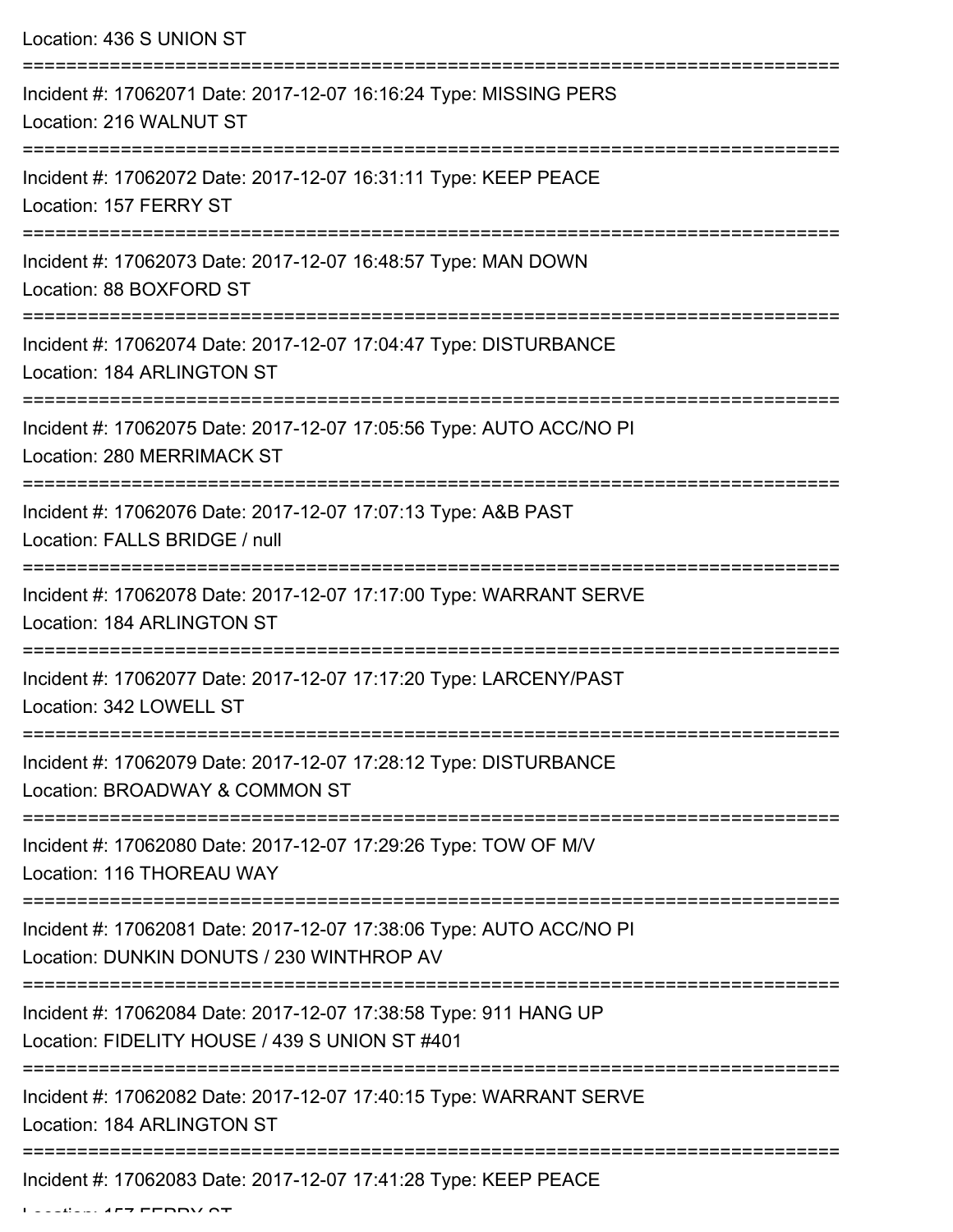| Incident #: 17062085 Date: 2017-12-07 17:42:09 Type: MISSING PERS<br>Location: 333 HOWARD ST                               |
|----------------------------------------------------------------------------------------------------------------------------|
| Incident #: 17062086 Date: 2017-12-07 17:46:09 Type: MAL DAMAGE<br>Location: 481 S BROADWAY #1                             |
| Incident #: 17062087 Date: 2017-12-07 17:47:40 Type: THREATS<br>Location: 25 BEVEL ST                                      |
| Incident #: 17062088 Date: 2017-12-07 17:58:17 Type: HIT & RUN M/V<br>Location: BENNETT ST & WATER ST                      |
| Incident #: 17062089 Date: 2017-12-07 17:59:50 Type: AUTO ACC/PI<br>Location: 439 S UNION ST                               |
| Incident #: 17062090 Date: 2017-12-07 18:19:05 Type: M/V STOP<br>Location: BROADWAY & CONCORD ST                           |
| Incident #: 17062091 Date: 2017-12-07 18:20:47 Type: MEDIC SUPPORT<br>Location: 141 AMESBURY ST #105                       |
| Incident #: 17062093 Date: 2017-12-07 18:28:29 Type: ROBBERY ARMED<br>Location: 70 BROOK ST                                |
| Incident #: 17062092 Date: 2017-12-07 18:31:16 Type: LARCENY/PAST<br>Location: 109 RIVER POINTE WY                         |
| Incident #: 17062094 Date: 2017-12-07 18:32:57 Type: SUS PERS/MV<br>Location: 209 FERRY ST                                 |
| Incident #: 17062095 Date: 2017-12-07 18:36:34 Type: MEDIC SUPPORT<br>Location: 700 ESSEX ST                               |
| :========================<br>Incident #: 17062097 Date: 2017-12-07 18:44:24 Type: SUS PERS/MV<br>Location: 206 LAWRENCE ST |
| Incident #: 17062096 Date: 2017-12-07 18:45:13 Type: M/V STOP<br>Location: LAWRENCE ST & LOWELL ST                         |
| Incident #: 17062098 Date: 2017-12-07 18:48:35 Type: HIT & RUN M/V<br>Location: 140 WOODLAND ST                            |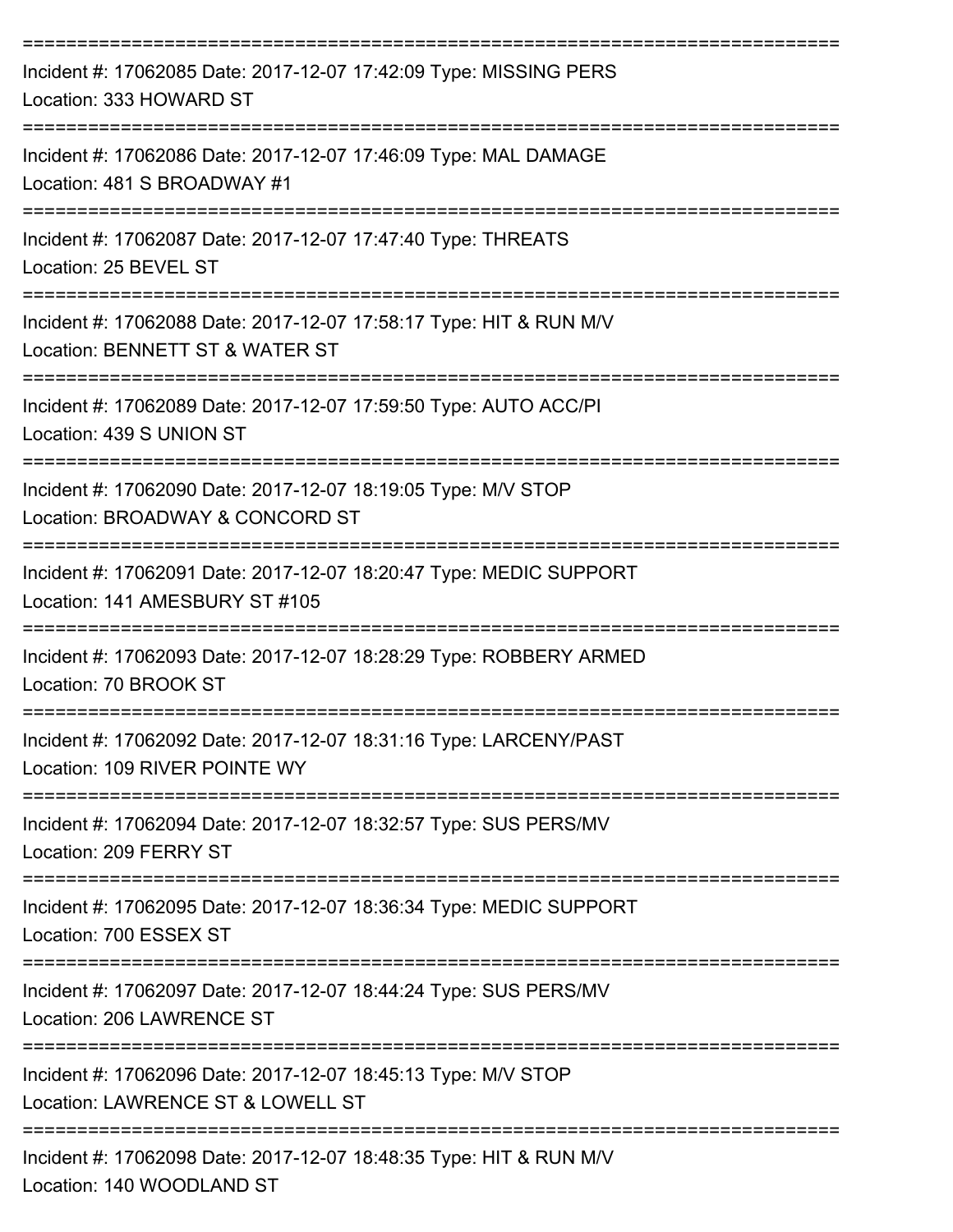| Incident #: 17062099 Date: 2017-12-07 19:06:29 Type: AUTO ACC/NO PI<br>Location: 55 BROOKFIELD ST                               |
|---------------------------------------------------------------------------------------------------------------------------------|
| ----------------<br>Incident #: 17062100 Date: 2017-12-07 19:07:06 Type: 911 HANG UP<br>Location: 39 ALMA ST                    |
| Incident #: 17062101 Date: 2017-12-07 19:08:32 Type: M/V STOP<br>Location: 61 BERKELEY ST                                       |
| Incident #: 17062102 Date: 2017-12-07 19:15:19 Type: GUN CALL<br>Location: 469 BROADWAY                                         |
| Incident #: 17062103 Date: 2017-12-07 19:32:25 Type: NEIGHBOR PROB<br>Location: 5 FARNHAM ST #B                                 |
| Incident #: 17062104 Date: 2017-12-07 19:33:09 Type: UNWANTEDGUEST<br>Location: 394 S BROADWAY<br>:============================ |
| Incident #: 17062105 Date: 2017-12-07 19:43:00 Type: ALARM/BURG<br>Location: 2 CHAMPLAIN AV                                     |
| Incident #: 17062106 Date: 2017-12-07 20:03:22 Type: DISTURBANCE<br>Location: MCDONALDS / 50 BROADWAY                           |
| Incident #: 17062107 Date: 2017-12-07 20:11:22 Type: EXTRA SURVEIL<br>Location: 103 RIVER POINTE WY                             |
| Incident #: 17062108 Date: 2017-12-07 20:20:39 Type: UNWANTEDGUEST<br>Location: 394 S BROADWAY                                  |
| Incident #: 17062109 Date: 2017-12-07 20:21:00 Type: CK WELL BEING<br>Location: 29 EASTON ST #2                                 |
| Incident #: 17062110 Date: 2017-12-07 20:40:11 Type: MAN DOWN<br>Location: 7 FOREST ST                                          |
| Incident #: 17062111 Date: 2017-12-07 20:58:09 Type: M/V STOP<br>Location: 3B STEVENS ST                                        |
| Incident #: 17062112 Date: 2017-12-07 21:20:47 Type: ALARM/BURG<br>Location: GLENN ST ASSOCIATES / 148 SHEPARD ST               |
|                                                                                                                                 |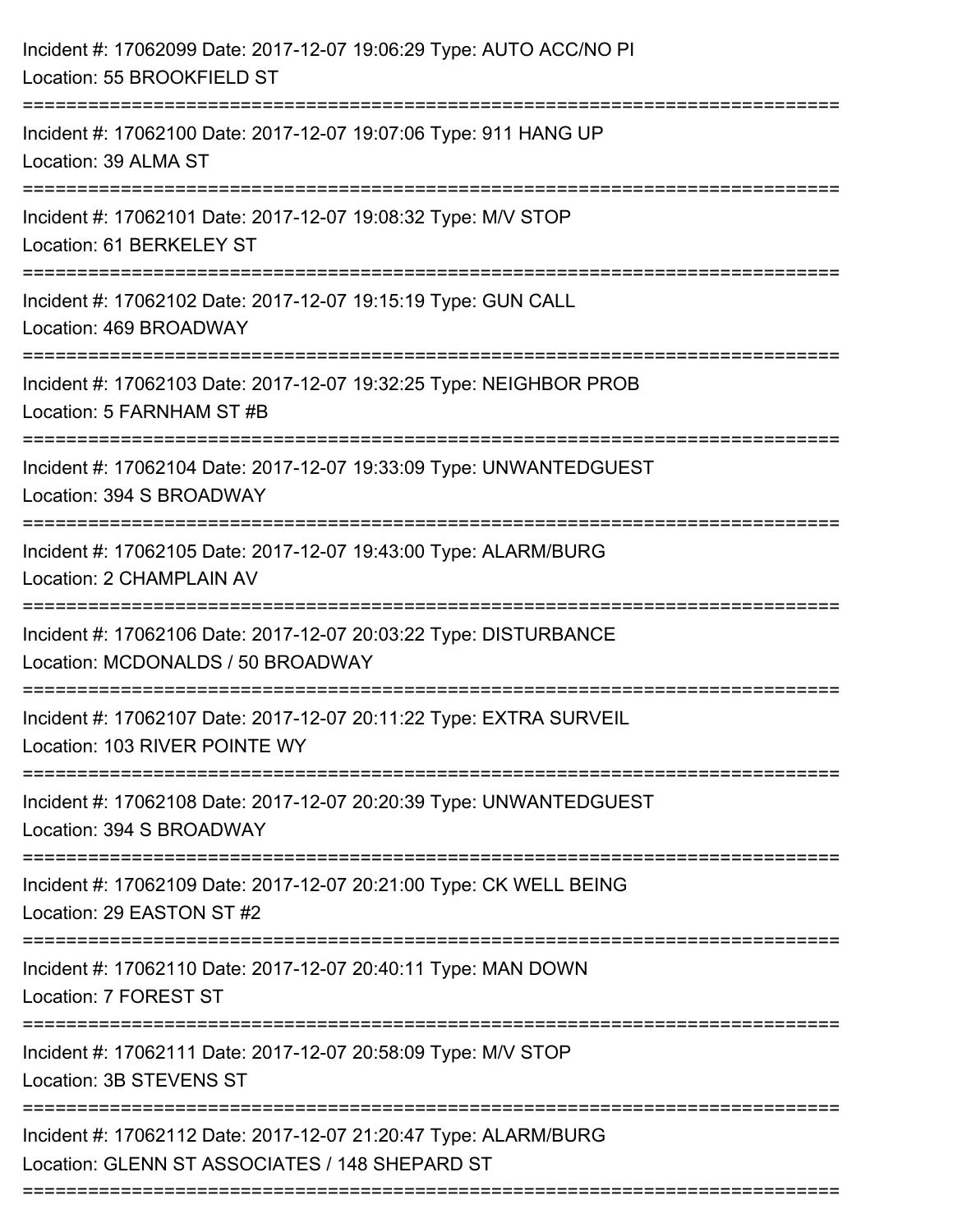Location: MERRIMACK COURTS / null =========================================================================== Incident #: 17062114 Date: 2017-12-07 21:25:51 Type: SUS PERS/MV Location: 24 STEINER ST =========================================================================== Incident #: 17062115 Date: 2017-12-07 21:30:10 Type: M/V STOP Location: DAISY ST & HOLLY ST =========================================================================== Incident #: 17062116 Date: 2017-12-07 21:35:35 Type: M/V STOP Location: ESSEX ST & GREENWOOD ST =========================================================================== Incident #: 17062117 Date: 2017-12-07 21:42:57 Type: M/V STOP Location: 700 ESSEX ST =========================================================================== Incident #: 17062118 Date: 2017-12-07 21:43:37 Type: M/V STOP Location: 91 MARKET ST =========================================================================== Incident #: 17062119 Date: 2017-12-07 22:02:13 Type: TOW/REPOSSED Location: 108 NEWBURY ST =========================================================================== Incident #: 17062120 Date: 2017-12-07 22:09:17 Type: MEDIC SUPPORT Location: 21 WILMOT ST =========================================================================== Incident #: 17062121 Date: 2017-12-07 22:25:55 Type: UNWANTEDGUEST Location: 294 JACKSON ST #2 =========================================================================== Incident #: 17062122 Date: 2017-12-07 22:32:59 Type: DRUG VIO Location: 205 S UNION ST =========================================================================== Incident #: 17062123 Date: 2017-12-07 22:36:08 Type: M/V STOP Location: ESSEX ST & MARGIN ST =========================================================================== Incident #: 17062124 Date: 2017-12-07 22:37:44 Type: M/V STOP Location: 600 ESSEX ST =========================================================================== Incident #: 17062125 Date: 2017-12-07 22:45:25 Type: M/V STOP Location: BRADFORD ST & BROADWAY =========================================================================== Incident #: 17062126 Date: 2017-12-07 22:45:56 Type: AUTO ACC/PI Location: MERRIMACK ST & S UNION ST =========================================================================== Incident #: 17062127 Date: 2017-12-07 23:07:15 Type: M/V STOP